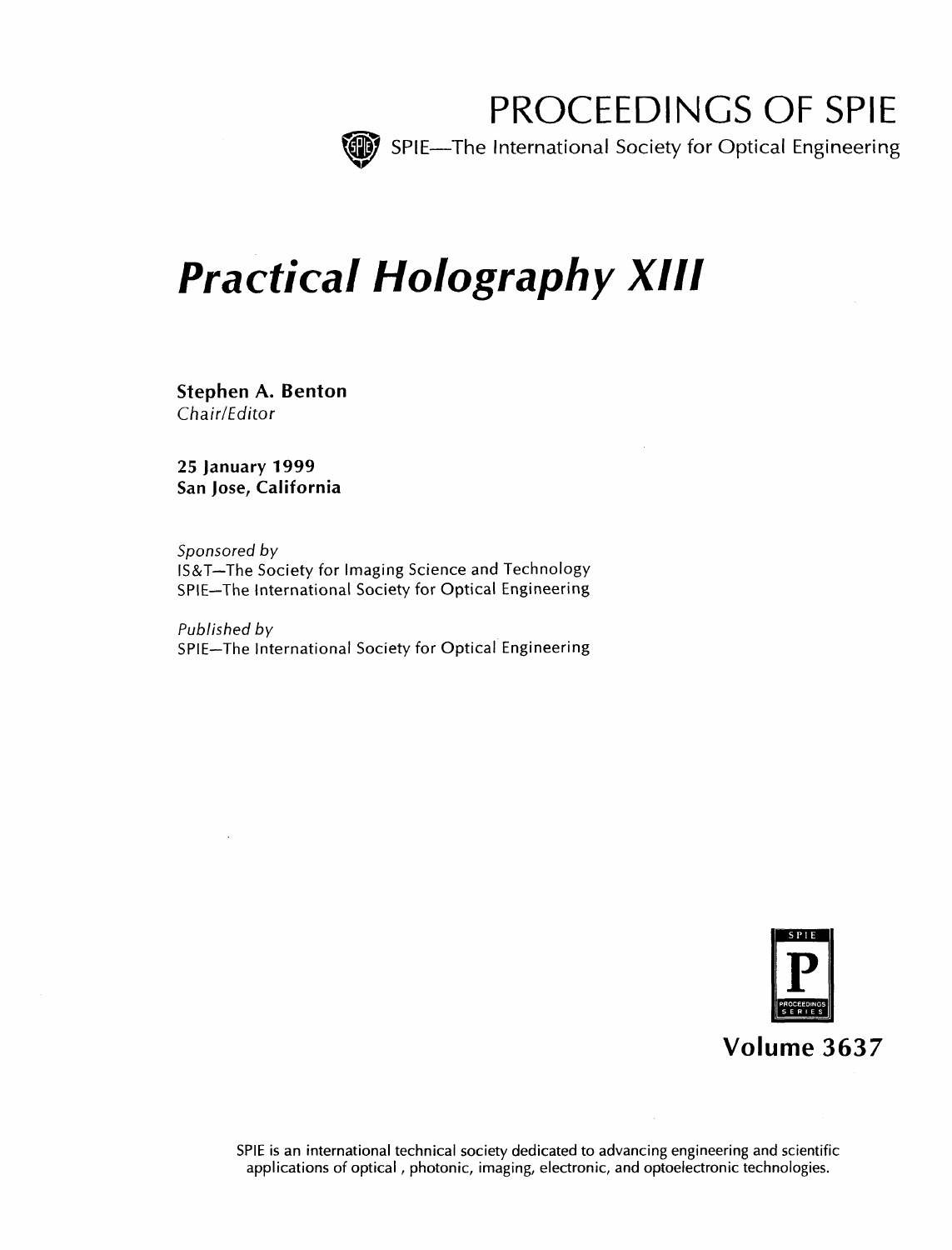## **Contents**

- vii Conference Committee
- ix Introduction

#### SESSION <sup>1</sup> ELECTROHOLOGRAPHY

- 2 One-step edge-lit transmission holographic stereogram printer [3637-01] N. Kihara, A. Shirakura, S. Baba, Sony Corp.
- 12 Holographic recording using a digital micromirror device [3637-02] R. S. Nesbitt, S. L. Smith, R. A. Molnar, S. A. Benton, MIT Media Lab.
- <sup>21</sup> Holographic video system using Fourier transform method adapted to two-dimensional and three-dimensional data calculation [3637-03] S.-K. Kim, S. A. Shestak, J.-Y. Son, Korea Institute of Science and Technology; T.-K. Lim, Korea Univ.
- <sup>33</sup> Large-scale computer-generated absorption holograms of 3D objects: 1. Theoretical background and visual concepts [3637-04] C. D. Cameron, D. A. Pain, D. T. Sheerin, C. W. Slinger, Defence Evaluation and Research Agency Malvern (UK); N. J. Phillips, A. K. Dodd, De Montfort Univ. (UK)
- 45 Large-scale computer-generated absorption holograms of 3D objects: II. Practical methodology [3637-05] N. J. Phillips, De Montfort Univ. (UK); C. D. Cameron, Defence Evaluation and Research Agency Malvern (UK); A. K. Dodd, De Montfort Univ. (UK); D. A. Pain, D. T. Sheerin, C. W. Slinger, Defence Evaluation and Research Agency Malvern (UK)
- 55 Electroholographic display with minimum data redundancy [3637-06] S. A. Shestak, N. N. Evtikhiev, Institute for Radio Optics (Russia)

#### SESSION <sup>2</sup> IMAGING

- 64 Time-sharing display approach using liquid crystal light valve and a photoreractive crystal for electroholography [3637-07] T. Horikoshi, NTT Human Interface Labs. (Japan); M. Sasaura, T. Imai, H. Yamazaki, NTT Opto-electronics Labs. (Japan); T. Akimoto, NTT Human Interface Labs. (Japan); S. Yagi, NTT Opto-electronics Labs. (Japan); K. Higuchi, S. Suzuki, N. Sonehara, NTT Human Interface Labs. (Japan)
- 72 Color hologram of human object [3637-08] G. A. Sobolev; S. B. Soboleva, Svetlana Electronic Devices; V. N. Shevchenko, Holokart (Russia)
- <sup>78</sup> Holographic 3D display system using holographic optical element [3637-09] K. Yamasaki, M. Okamoto, T. Ando, Labs, of Image Information Science and Technology (Japan); T. Kitagawa, E. Shimizu, Osaka City Univ. (Japan)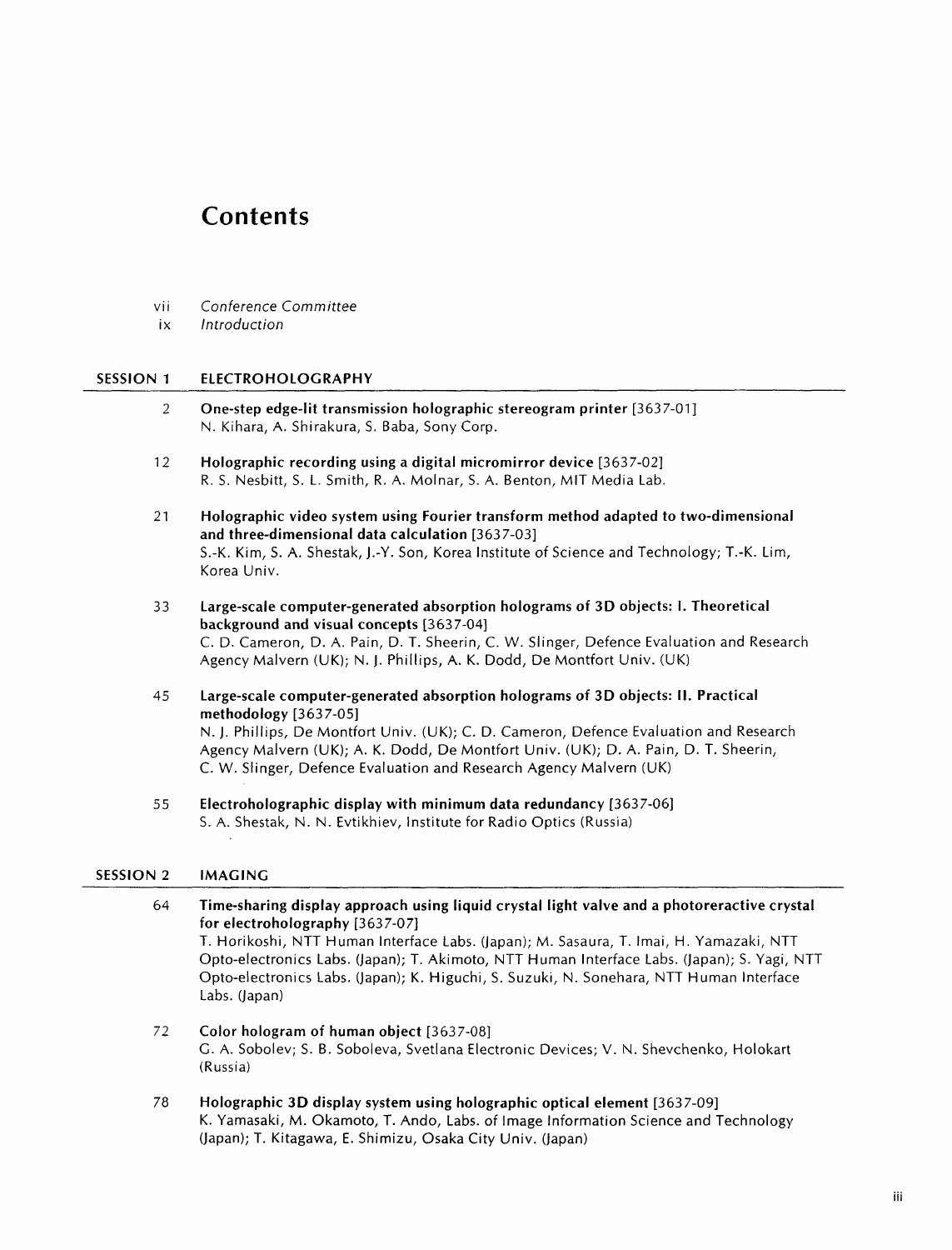- 84 Holoviewer system for preproduction of holographic stereograms [3637-32] J. Gustafsson, Royal Institute of Technology (Sweden)
- 93 Three-dimensional image projection with aspects-focused-in-spots display [3637-10] Y. N. Denisyuk, N. M. Ganzherli, A.F. loffe Physical-Technical Institute (Russia); V. V. Orlov, S.I. Vavilov State Optical Institute (Russia)
- 103 Business of designing holograms [3637-11] M.J. Richardson (UK)

#### SESSION 3 APPLICATIONS I

- 110 Evaluation of HOE for head-mounted display [3637-12] T. Ando, K. Yamasaki, M. Okamoto, Labs, of Image Information Science and Technology (Japan); T. Matsumoto, Osaka City Univ. (Japan); E. Shimizu, Labs, of Image Information Science and Technology (Japan) and Osaka City Univ. (Japan)
- 119 Optical design and implementation of a variable-pitch dot matrix writer [3637-14] C. K. Lee, National Taiwan Univ.; J. C. T. Hsieh, AHEAD Optoelectronics, Inc. (Taiwan); J. W. J. Wu, National Taiwan Univ.; J. T. Lee, AHEAD Optoelectronics, Inc. (Taiwan)
- 130 Expanding a color presentation range with true-color dot matrix holograms [3637-15] C. W. Tu, Y. A. Han, C. K. Lee, J. W. J. Wu, National Taiwan Univ.; A. S. T. Peng, E. H. Z. Liao, J. T. Lee, AHEAD Optoelectronics, Inc. (Taiwan)
- 141 Automated system for the production of image-planed white-light-viewable holograms by pulsed laser  $[3637-16]$ M. V. Grichine, A. M. Rodin, D. B. Ratcliffe, G. R. Skokov, GEOLA General Optics Lab. (Lithuania)

#### SESSION 4 APPLICATIONS II

- <sup>1</sup> 50 Application of holographic interferometry for analysis of the dynamic and modal characteristics of an advanced exotic metal airfoil structure [3637-29] H. Fein, Polaris Research Group
- 158 Dynamic holographic beamsplitters: feasibility investigation [3637-19] A. L. Mikaelian, A. N. Palagushkin, S. A. Prokopenko, Institute of Optical Neural Technologies (Russia)
- 166 Highly selective holographic elements for spectroscopic applications [3637-20] N. O. Reinhand, Institute of Mechanical Engineering Problems (Russia); I. V. Semenova, A.F. loffe Physical-Technical Institute (Russia); A. Popov, LUMEX Ltd. (Russia)

### SESSION 5 POSTER SESSION

<sup>1</sup> 76 Computer-generated fractal kinetic images and their applications in security holograms [3637-22] H. Cao, G. Zhu, Y. Zhu, Z. Zhang, H. Ge, X. Li, Huazhong Univ. of Science and Technology (China)